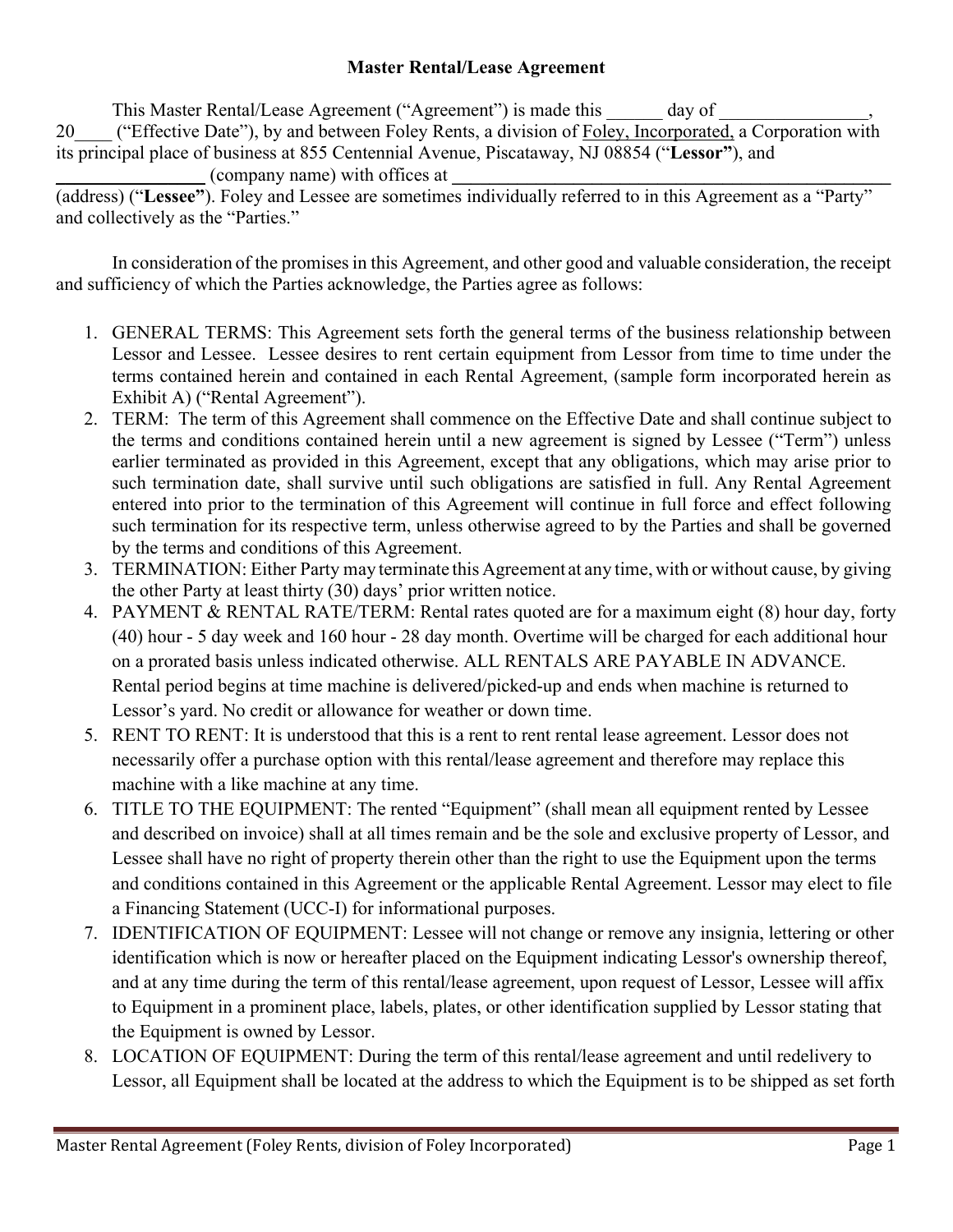on the reverse side hereof, and shall not be removed from such location without prior written notification & consent of Lessor.

- 9. INSPECTION BY LESSEE: Lessee shall inspect the Equipment within twenty-four (24) hours after its arrival at the address set forth on the reverse side hereof. Unless within said twenty-four (24) hours (excluding weekends and holidays) Lessee gives written notice to Lessor specifying any defect in, or other proper objection to the Equipment, Lessee agrees that it shall be conclusively presumed as between Lessor and Lessee that Lessee has fully inspected the Equipment, that the Equipment is in full compliance with the terms of this rental/lease agreement, and in good condition and repair, and that Lessee is satisfied with, and has accepted the Equipment. If Lessor so requests, Lessee shall furnish Lessor with a written statement of the foregoing.
- 10. INSPECTION BY LESSOR: Lessor and its representatives may inspect the Equipment at any time, except that no inspection shall be made (without Lessee's consent) under circumstances requiring interruption of Equipment use. Lessee shall have the privilege of having a joint inspection made of the Equipment before returning it to Lessor, to determine the need, if any, for repairs and reconditioning. If a joint inspection is not demanded Lessor shall be the sole judge of the need for repairs and reconditioning, the cost of which is to be paid by Lessee as hereinafter provided.
- 11. INSURANCE: Lessee shall keep Equipment insured at its own expense against all risks of loss or damage from every cause whatsoever for not less than the full new replacement value thereof and shall carry General Liability Insurance, both personal injury and property damage, covering Equipment. All said insurance shall be in form and amount and with companies satisfactory to Lessor. All insurance for loss or damage shall provide that losses, if any, shall be payable to Lessor, naming Lessor as loss payee. Lessee shall pay the premium for the insurance and deliver to Lessor the policies or duplicates thereof, or other evidence satisfactory to Lessor of such insurance coverage. Each insurer shall agree, by endorsement, upon the policy or policies issued by it or by independent instrument furnished to Lessor, that it will give Lessor ten (10) days' prior written notice of the effective date of any alteration or cancellation of such policy. The proceeds of such insurance payable as a result of loss of or damage to Equipment shall be applied, at the option of Lessor, (a) toward the replacement, restoration, or repair of Equipment which may be lost, stolen, destroyed, or damaged, or (b) toward payment of the obligations of Lessee hereunder. Any surplus then remaining shall be refunded to Lessee. Lessee hereby irrevocably appoints Lessor as Lessee's attorney-in-fact to make claim for, receive payment of, and execute and endorse all documents, checks, or drafts received in payment for the loss or damage under any said insurance policy. In case of the failure of Lessee to procure or maintain said insurance, Lessor shall have the right but shall not be obligated to affect such insurance or compliance on behalf of Lessee. In that event, all monies spent by and expenses of Lessor in effecting such insurance or compliance shall be deemed to be additional rent, and shall be paid by Lessee to Lessor with the next monthly payment of rent. Lessee shall additionally maintain insurance coverage as per Exhibit A.
- 12. LOSS AND DAMAGE: a) Lessee hereby assumes and shall bear the entire risk of direct and consequential loss and damage to Equipment from any and every cause whatsoever. No loss or damage to the Equipment or any part thereof shall release or impair any obligation of Lessee under this Agreement, which shall continue in full force and effect. Lessee agrees that Lessor shall not incur any liability to Lessee for any loss of business, loss of profits, expenses, or any other damages resulting to the Lessee by reason of any delay in delivery or any delay caused by any nonperformance, defective performance, or breakdown of rented Equipment. In the event of loss or damage to any item of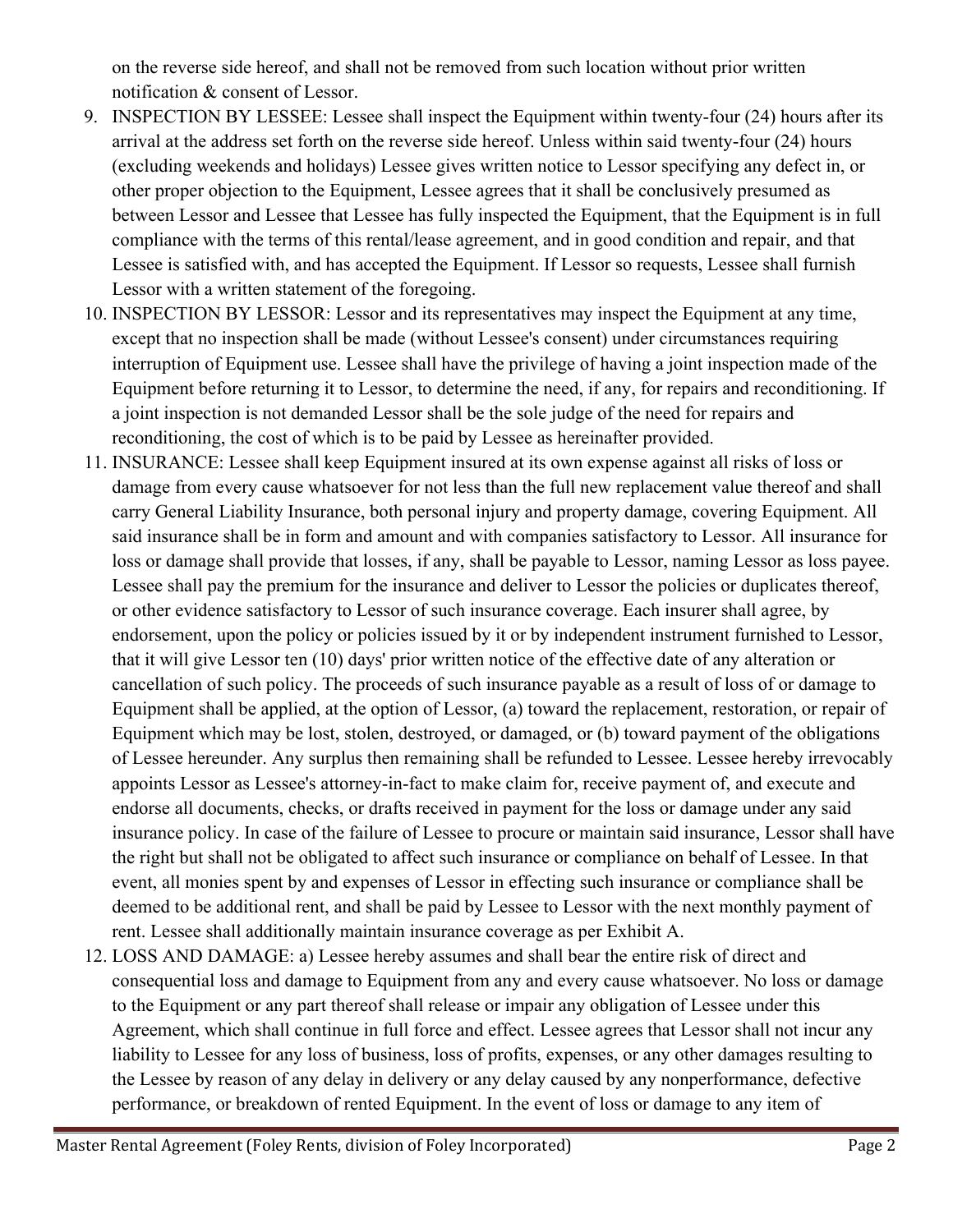Equipment, Lessee at the option of Lessor shall at Lessee's expense: (1) place the same in good repair, condition and working order, or (2) replace the same with like Equipment of the same make and of the same or a later model and in good repair, condition and working order. (b) If Equipment is determined by Lessor to be lost, stolen, destroyed, or damaged beyond repair, Lessee shall immediately pay Lessor in cash an amount equal to the aggregate amount of unpaid total rent for the balance of the term of this rental/lease agreement, together with the residual value of the Equipment at the end of the current term (exclusive of any renewals) as determined by the Lessor. Interest at the rate stipulated in paragraph 14 on the amount due shall accrue from the time of loss until paid. Upon such payment, this rental/lease agreement shall terminate with respect to the Equipment so paid for and Lessee thereupon shall become entitled to that Equipment as-is-where-is without warranty, express or implied.

- 13. INDEMNITY: Lessee shall indemnify Lessor against and hold Lessor harmless from any and all claims, actions, suits, proceedings, costs, expenses, damages and liabilities, including attorney's fees, claimed by any person including organizations, associations or otherwise, arising out of, or relating to the Equipment, including without limitation, the design, manufacture, selection, purchase, delivery, possession, use, operation, and/or condition thereof, latent and/or other defects (whether or not discoverable by Lessee).
- 14. USE, ALTERATIONS AND ADDITIONS: Lessee shall use Equipment solely in the conduct of its lawful business and in a careful, safe and proper manner. Lessee shall not part with possession of or enter into any sub-rental/lease agreement with respect of Equipment or assign this rental/lease agreement or its interest without the prior written consent of Lessor. The equipment shall be used only by operators in the direct employ of the Lessee or by the Lessee himself if an individual. The Equipment shall be operated and handled by competent employees only, and Lessee shall pay wages of operators and all other expenses of operations. Lessee will use and operate said Equipment and cause it to be used and operated only in such manner, under such working conditions, and for such purposes as are consistent with the capacity and design of the Equipment and for performing operations for which it was designed. Lessee shall be liable for all repairs caused by the abuse or negligence of its employees and agents including but not limited to improper application, operator neglect or overheating. Lessee shall not make any alterations to Equipment without the prior consent of Lessor. All Equipment, accessories, parts and replacements which are added to or become attached to Equipment shall immediately become the property of Lessor and shall be deemed incorporated in Equipment and subject to the terms of this rental/lease agreement.
- 15. OPERATION: Lessee represents and warrants that it is familiar with the proper operation and use of each item or Equipment. Lessee assumes responsibility for familiarizing their operators on the use and safe operation of all product models rented/leased. \_\_\_\_\_\_ (**Initial**)
- 16. DEFAULT AND REMEDIES: If Lessee shall default in making any payment when due or if Lessee fails to comply with any other provision of this rental/lease agreement and such default shall continue for five (5) days after written notice to Lessee by Lessor, or if Lessee becomes insolvent or makes an assignment for the benefit of creditors, or if any proceeding in bankruptcy, receivership, or insolvency shall be commenced by or against Lessee or its property, or if Lessee shall have made or intends to make a bulk transfer of Equipment or inventory, or if the Lessee's financial condition shall adversely change, or if the Lessee shall undergo any change so that in the Lessor's sole opinion Lessor's risk is materially increased, or if Lessee has breached any other rental/lease agreement between Lessor and Lessee, then Lessor may at its option, with or without terminating this rental/lease agreement, repossess the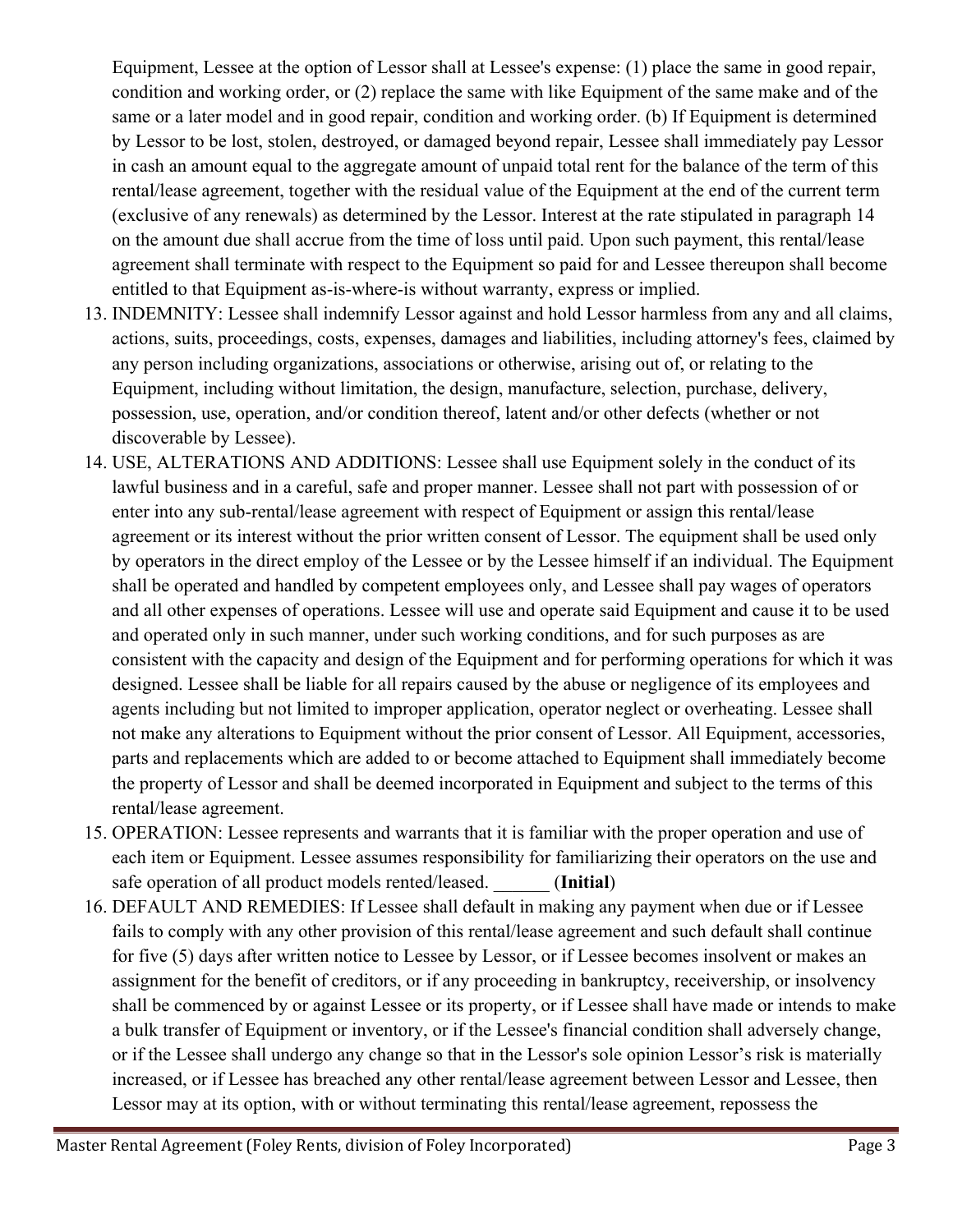Equipment with or without demand or notice to the Lessee, and without court proceeding, and Lessee waives any and all claims against Lessor with respect to such retaking. Upon Lessee's default, the total payments contracted for hereunder shall immediately become due and payable together with all costs and expenses set forth in Paragraphs 14  $\&$  15. In addition to the foregoing, Lessor may pursue any other remedy available to it at law or in equity.

- 17. LATE CHARGES AND INTEREST: If Lessee fails to make any payment required by this rental/lease agreement when due, Lessee shall pay to Lessor interest on such delinquent payment from the due date until paid. The interest rate shall be at the maximum lawful contract rate allowable in the jurisdiction where the Lessee's principal place of business is located but will not exceed eighteen percent (18%) per annum.
- 18. EXPENSES: Lessee shall pay Lessor all costs and expenses including reasonable attorney's fees, fees of collection agencies, and such other expenses such as telephone and telegraph charges incurred by Lessor to enforce any of the terms or conditions of this rental/lease agreement.
- 19. MAINTENANCE, UPKEEP, and REPAIRS: If Lessee has elected to purchase maintenance service from Lessor in connection with Equipment covered by this rental/lease agreement, then Lessor shall provide for maintenance in accordance with Lessor's standard maintenance contract. That maintenance contract is incorporated herein by reference as though fully set forth herein. A copy of said maintenance rental/lease agreement has been provided to the Lessee and Lessee acknowledges its receipt. In the event that a maintenance contract with the Lessor is not contracted, Lessee, at its expense, shall keep the Equipment well lubricated, property adjusted, and otherwise in good and efficient working order. Lessee shall use in said maintenance only repair parts manufactured or furnished by the manufacturer of the Equipment, or repair parts of equal quality. Lessee will return the Equipment at the termination of the rental/lease agreement, in as good condition as it was at the commencement of the rental/lease agreement, except for the effects of normal wear and tear. If the Equipment shall not, in the opinion of Lessor, be properly lubricated, adjusted, and filter replacement schedules maintained, and otherwise in good and efficient working order and condition at any time, Lessor, without prejudice to any of its rights or remedies, may give written notice notice to Lessee to put such Equipment in good and efficient working order and condition and to replace all broken or missing parts, and in case the Lessee does not within ten (10) days from the date of said notice comply with the written notice, Lessor may put such Equipment in good and efficient working order and condition, or cause that it be done, and the Lessee shall pay to Lessor all costs for repairing said Equipment together with full rent for the period needed to accomplish such results.
- 20. ACCIDENTS: Without demand Lessee shall notify Lessor immediately (and in any event, within twenty-four (24) hours thereafter) of each accident involving any Equipment covered by this rental/lease agreement. The Lessee shall include such information as is known such as the time, place, and nature of the accident or damage, the names and addresses of parties invoiced, persons injured, witnesses and owners of property damaged. Lessee shall promptly advise Lessor of all correspondence, papers, notices, or documents whatsoever, received by Lessee in connection with any claim or demand involving or relating to any Equipment or its operation and, together with Lessee's employees, aid in the investigation and defense of all such claims and demands, and in the recovery of damages from third parties liable therefor.
- 21. SAEETY ATTACHMENTS: Lessee agrees and hereby acknowledges that it is the Lessee's responsibility to meet all OSHA regulations and requirements.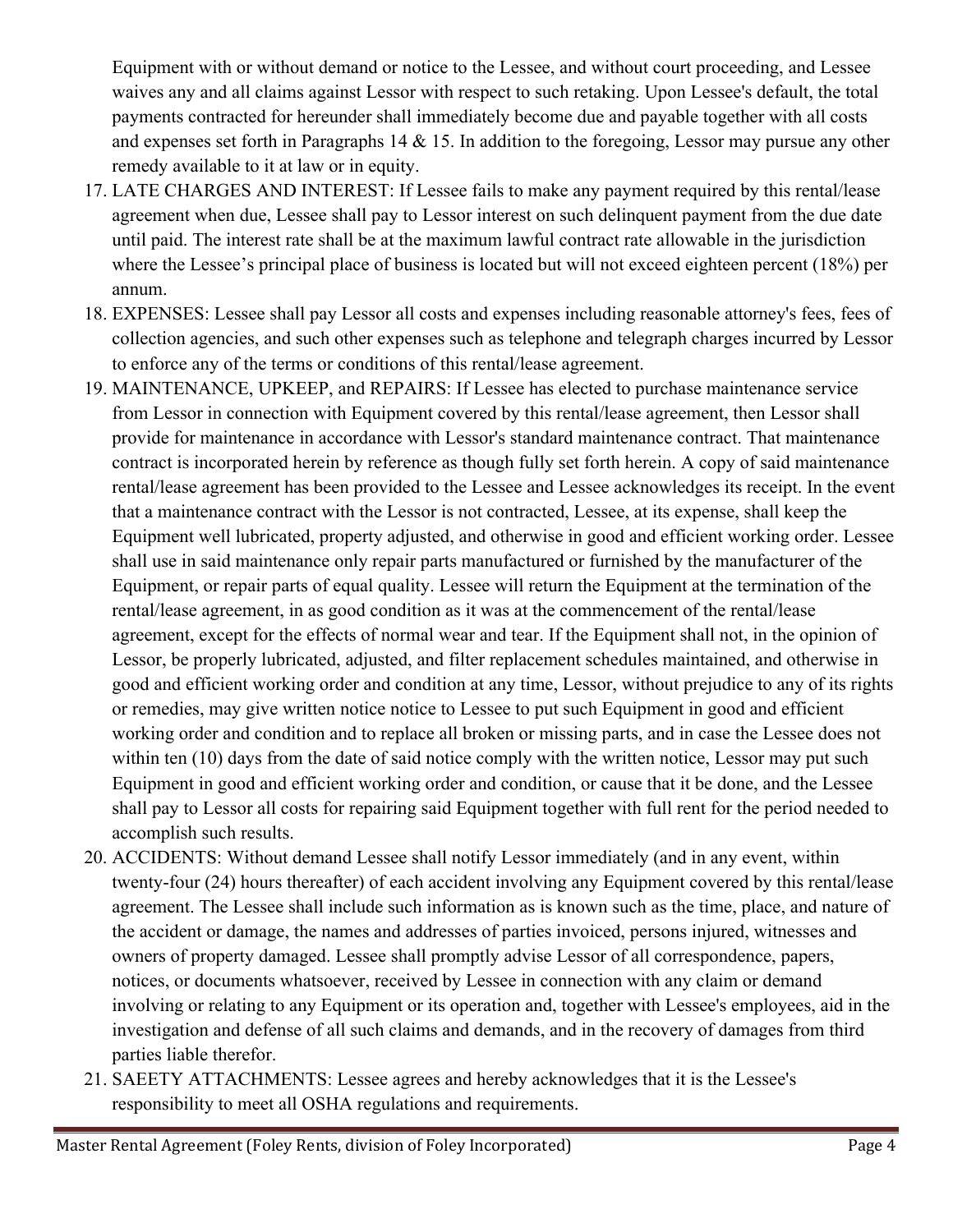- 22. CUSTOMER PICKUP: It is Lessee's responsibility to secure all Equipment being picked up by the Lessee or any of its employees, agents, or representatives. Lessee must provide a mode of transportation that can safely transport all Equipment. Lessor is not liable for injury or property damage arising from loading or transport of Equipment by other than Lessor.
- 23. DISCLAIMER OF WARRANTIES: Lessor understands that Foley does not design or manufacture the Equipment and acknowledges that Foley makes no warranty, express or implied, with respect to the Equipment, its durability or condition. Foley disclaims any warranty of merchantability or the suitability or fitness of Equipment for any particular purpose. Customer acknowledges acceptance of the Equipment on an "AS IS" basis. To the maximum extent permitted by law, all such warranties are hereby disclaimed by Foley and waived by Lessee.
- 24. ENTIRE AGREEMENT: This Master Rental/Lease Agreement, applicable Rental Agreements and invoices, Tire Clause, Safety Attachment Checklist, Caterpillar Warranty Forms, Credit Application, Insurance Form, Agreement Profile, and Sales Tax Exemption, if applicable, contain the entire rental/lease agreement between the parties and may not be changed, modified, terminated, or discharged except in writing between the parties.
- 25. ASSIGNMENT BY LESSOR: This rental/lease agreement or any rent or other sums due or to become due under this rental/lease agreement may be assigned by Lessor without notice, and in such event Lessor's assignee shall have all the rights, powers, privileges, and remedies of Lessor. Lessee's obligations under this rental/lease agreement shall not be subject to any defense, offset, or counterclaim available to Lessee against the original Lessor.
- 26. APPLICABLE LAW: This Agreement shalt be governed by laws of the State of New Jersey without regards to any conflict of law provisions and shall be binding upon Lessor and Lessee and their respective legal representatives. The parties submit to the exclusive jurisdiction of the courts of the state of New Jersey and agree that any legal action or proceeding relating to this Agreement must be brought in these courts.
- 27. COMPLIANCE WITH LAW: Lessee shall comply with all federal, state and local laws, ordinances, and regulations in the performance of this Agreement and use of Equipment.
- 28. LESSOR'S LIABILITY: Lessor shall not be liable for any actual, direct, indirect, special, or consequential damages due to, caused by, or resulting from (a) any defect and/or malfunction of the Equipment or its installation or maintenance, or (b) any delays in the installation, delivery, or operation of such equipment.
- 29. ACCEPTANCE BY LESSOR: This Agreement shall be binding upon Lessor when executed on its behalf by one of its managers. Any individual signing this Agreement represents and warrants that he or she has the authority and power to sign this agreement on behalf of Lessee.
- 30. NOTICE: All notices and communications relating to this Agreement shall be delivered in writing.
- 31. ASSIGNMENT: Lessee may not assign this Agreement, any applicable Rental Agreement, or any of their rights or obligations under this Agreement without Lessor's prior written consent.
- 32. Non-Waiver: The failure, delay or neglect by a Party to enforce any of its rights under this Agreement will not be deemed to be a waiver of that party's rights. All waivers shall be in writing and executed by an authorized representative of Lessor.
- 33. SEVERABILITY: If any provision of this Agreement shall be held invalid or unenforceable, said provision shall be deemed amended to the least amount necessary to render the provision valid and enforceable, without affecting the validity and enforceability of the remaining terms and conditions.